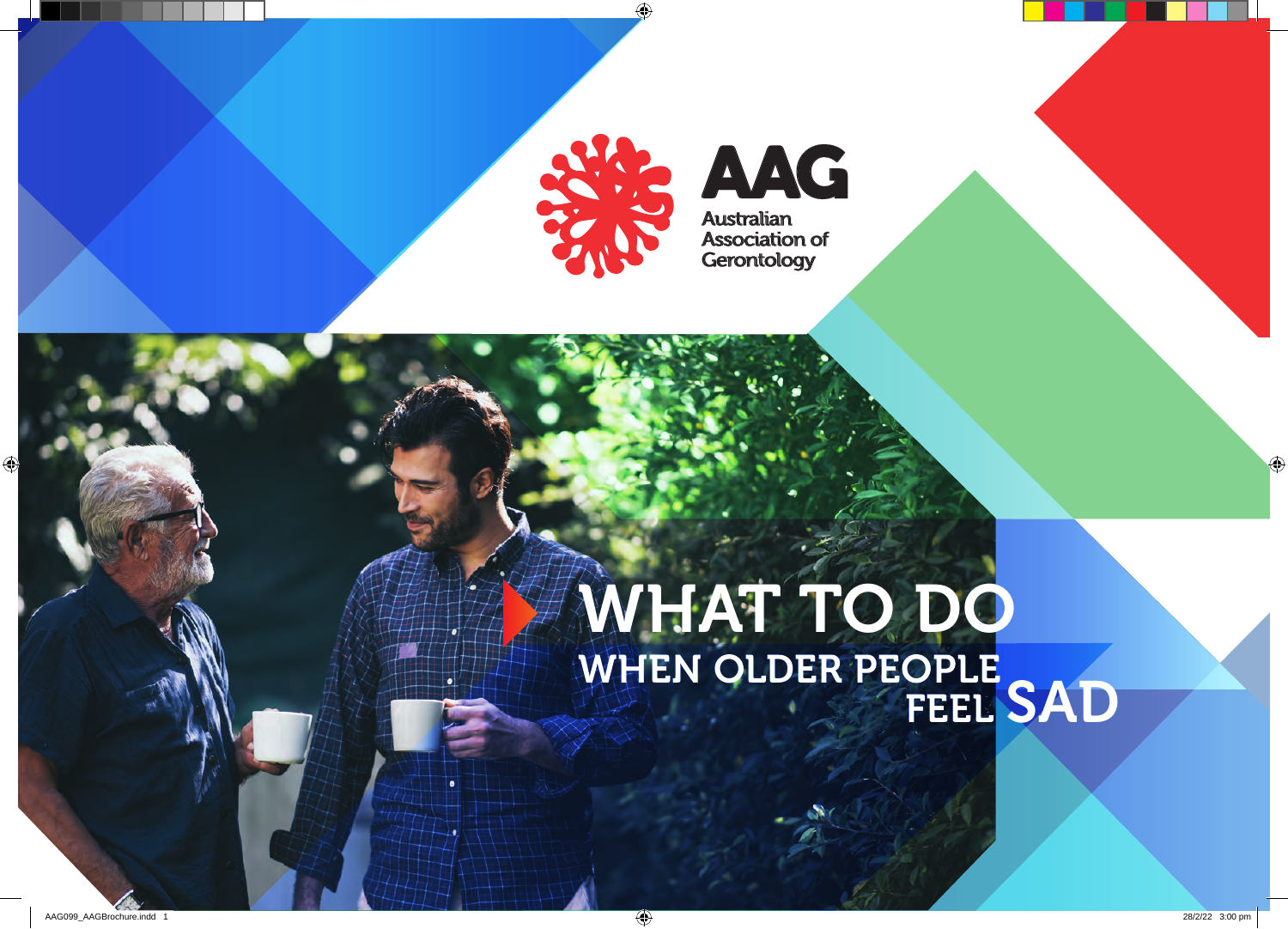## WHAT TO DO WHEN OLDER PEOPLE FEEL SAD

As a support worker, you help older people in many different ways. In addition to any tasks you might do, you provide companionship. Sometimes, older people feel sad or do not show an interest in their usual activities. The information in this brochure could help you to support them in the best way possible.



### Getting to know each other

Each older person and each support worker is an individual.

Take time to get to know each other. especially if you have different backgrounds.

Ask questions about the person's life. Where did they grow up? Did they have a job? Ask about their family life.

> Respect boundaries. Only disclose about your own experiences if it will help to build your relationship with the older person.

Find out what the person is interested in and what they like to do.

Ask if there are any activities they have always wanted to learn. Knit? Woodwork? Play bocce? Mahjong?

Be curious. Ask questions like: "That's a lovely photograph. Who is that? Where was that photo taken?" "Tell me more about…"

"I want my support workers to understand my values and interests. To know what I like and don't like." Helena, recipient of a home care package.

"I notice when my clients have lost their spark because I have been visiting them for a long time and know them so well." Rahul, support worker in an aged care home.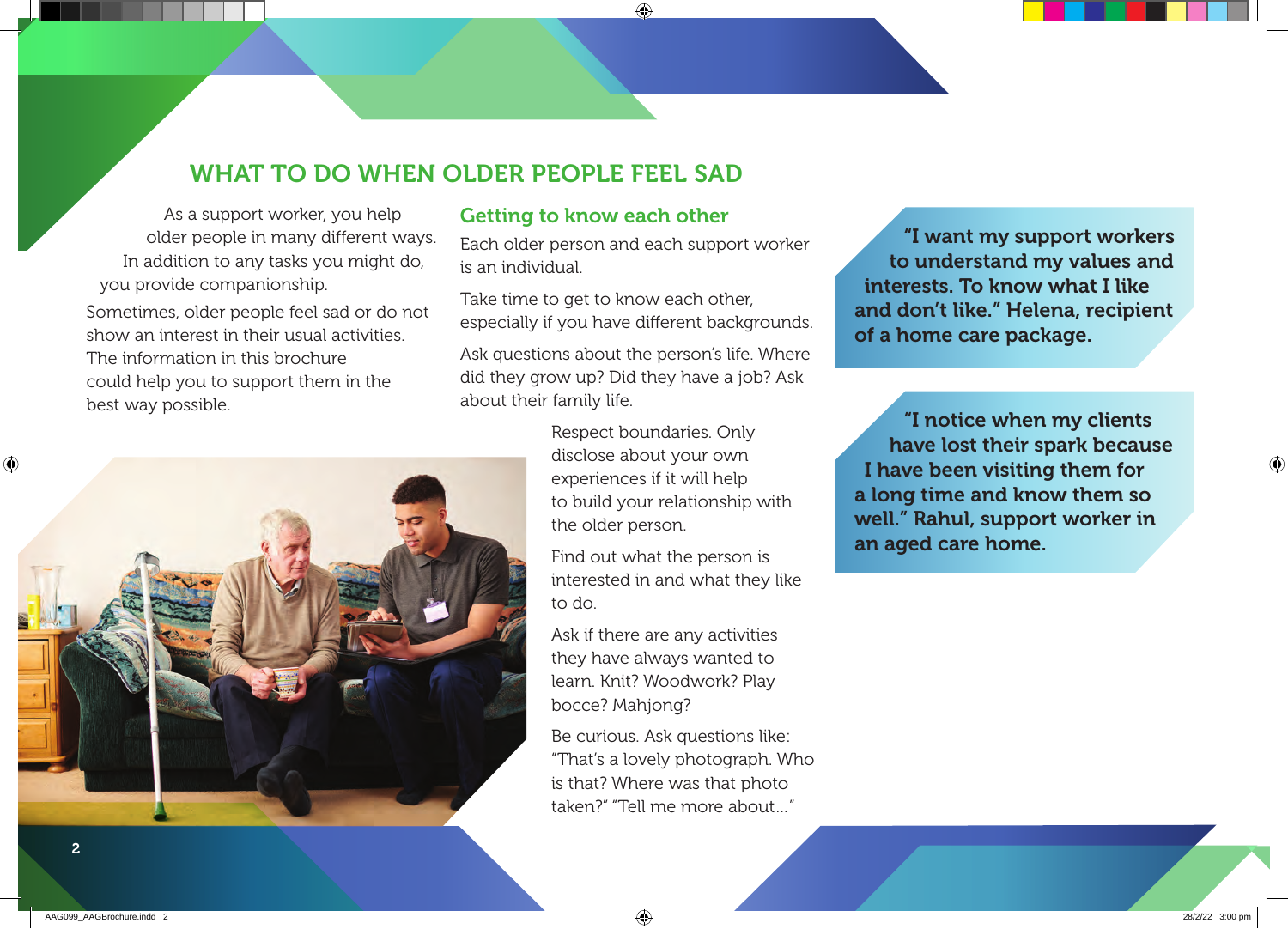### Why older people may feel sad

Older people may experience:

- Isolation from friends, family and their community
- The death of a life partner, family members and friends
- Difficulty completing tasks that were once simple
- Boredom
- Declining physical health
- Chronic pain
- Changes in living arrangements (e.g. moving out of the family home)
- Loss of drivers licence or ability to drive
- Admissions to hospital
- Side-effects from medications
- Financial difficulty
- Non-death losses: work, independence, self-worth, mobility, eyesight, hearing

## HELPFUL THINGS YOU CAN DO

- 1. Notice changes in mood and behaviour
- 2. Have an informal chat
- 3. Listen
- 4. Check you have understood
- 5. Show understanding and support

## 1. NOTICE CHANGES IN MOOD AND BEHAVIOUR

Noticing changes is a key starting point.

When you notice an older person is sad and withdrawn, let them know that you have noticed changes.

Example question: "I notice you haven't been to your Tai Chi class for a while. Is there something I can help with? Are you in pain?"

> "I want a support worker to notice that I haven't attended any activities over past week or so. This requires them having a relationship with me – to take an interest when my behaviour changes." Robert, resident in an aged care home.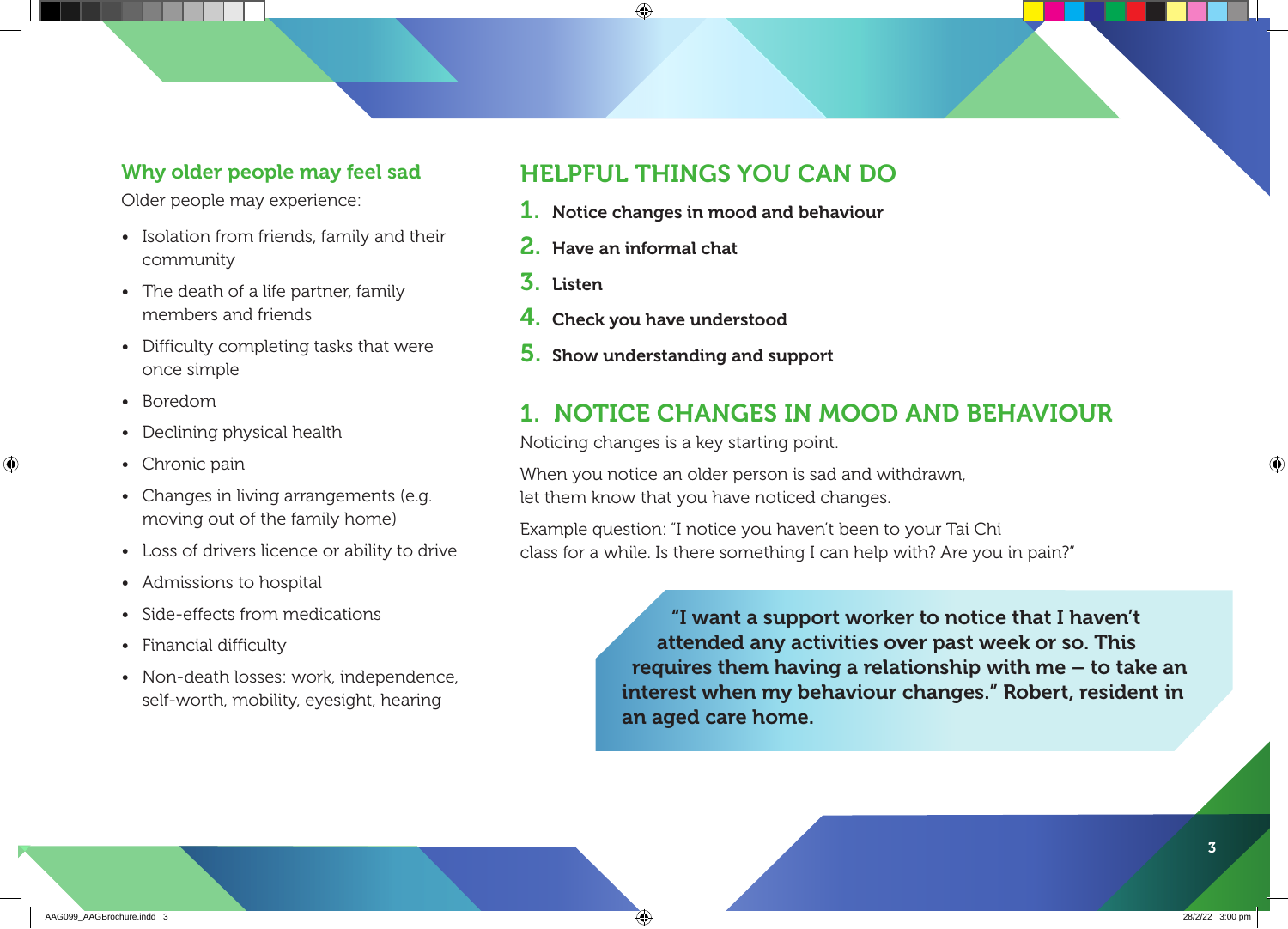

### Behaviours that may indicate a change in mood

- Lacking energy
- Not sleeping well
- Spending more time in bed
- Not enjoying meals
- Not motivated to do things they normally enjoy
- Not wanting to go out
- Wanting to be left alone
- Withdrawing from family and friends
- Not talking as much as usual
- Irritable/angry
- Feeling worthless
- Saying things like: "I've had enough"
- Talking about life not being worth living

"Changes in behaviour may be due to an older person's hearing or eyesight. So the first thing I check is their hearing aid and glasses. Do they need their hearing or eyesight assessed?" Aasika, support worker in an aged care home.

# 2. HAVE AN INFORMAL CHAT

Don't hesitate to talk with an older person if you are worried about them.

Ask: "How are you going?"

A conversation can help people feel more supported and less alone.

Raise the topic in a way that feels comfortable to you. Be genuine.

Conversations are best in a relaxed environment.

Make the conversation as normal as possible. Conversations flow far more naturally when you are in the habit of talking with each other.

"I only talk with support workers who I know and trust. It might not be an organised conversation. We just chat while she cleans my house." Giuseppe, recipient of a home care package.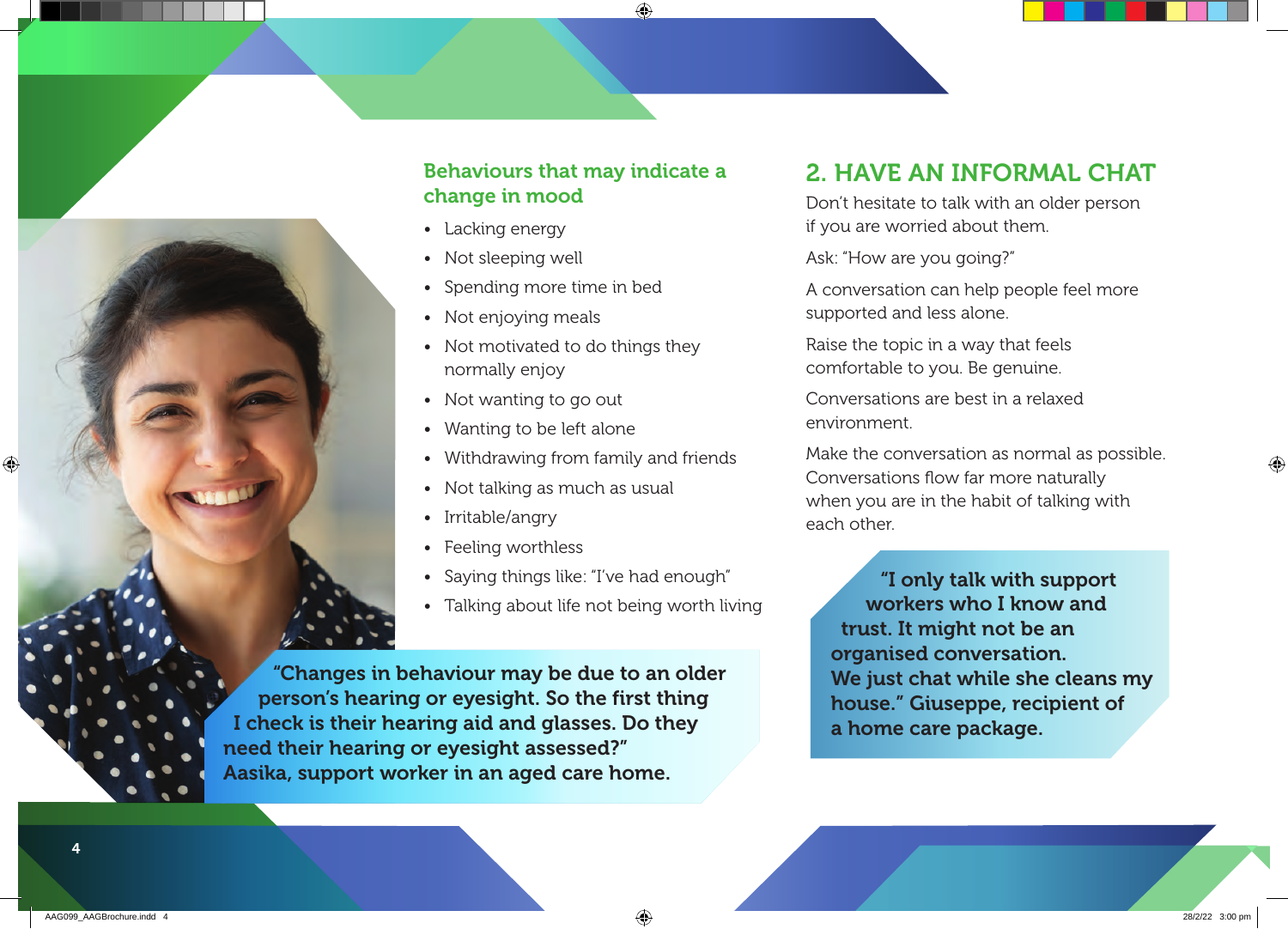Ask whether the older person would like to have a cup of tea or coffee in a quiet place. Use the older person's name.

"When I visited Mary, she didn't seem to be herself. She was withdrawn. She did not want to do the things she normally loved. I made her a cup of tea and asked her if she wanted to talk." Geetika, a home care support worker.

The best place to start the conversation is with an open question:

- $\leftrightarrow$  How are you today?
- $\blacklozenge$  What's on your mind?
- $\leftrightarrow$  How are you feeling?

#### Not wanting to talk about feelings

Some older people have never talked about how they feel; this wasn't the thing to do when they were growing up.

Some older people put on a brave face. They are reluctant to talk about their thoughts and feelings because they don't want to be a burden.

Accept that an older person might not be ready to talk.

Ask a closed question for quick information, such as:

- $\bullet$  Is something hurting you?
- $\leftrightarrow$  How are you sleeping?
- $\bullet$  Is anything in particular upsetting you?

If the older person is reluctant to talk, be patient. Sometimes a quiet moment gives

"Sometimes I just need to talk. I want a conversation not an interrogation. The support worker could simply say: "I notice you are not yourself today. Would you like to talk about it?" I want the support worker to listen and validate how I am feeling." Katherine, a recipient of a home care package.

an older person time to work out how to express how they feel.

Help them to feel at ease and follow their lead. A silence may make you feel uncomfortable at first but see it as a chance for you both to gather your thoughts.

Some people may not speak English as their first language. Do they need an interpreter?

Some people prefer not to talk about their feelings with a support worker.

Let the older person know you are happy for them to talk with you another time.

"When I feel out of sorts, I just want to be left alone. I don't want to explain to a support worker why I am feeling low. I don't want to be jollied along. I just want them to go ahead and do the work." Trudi, recipient of a home care package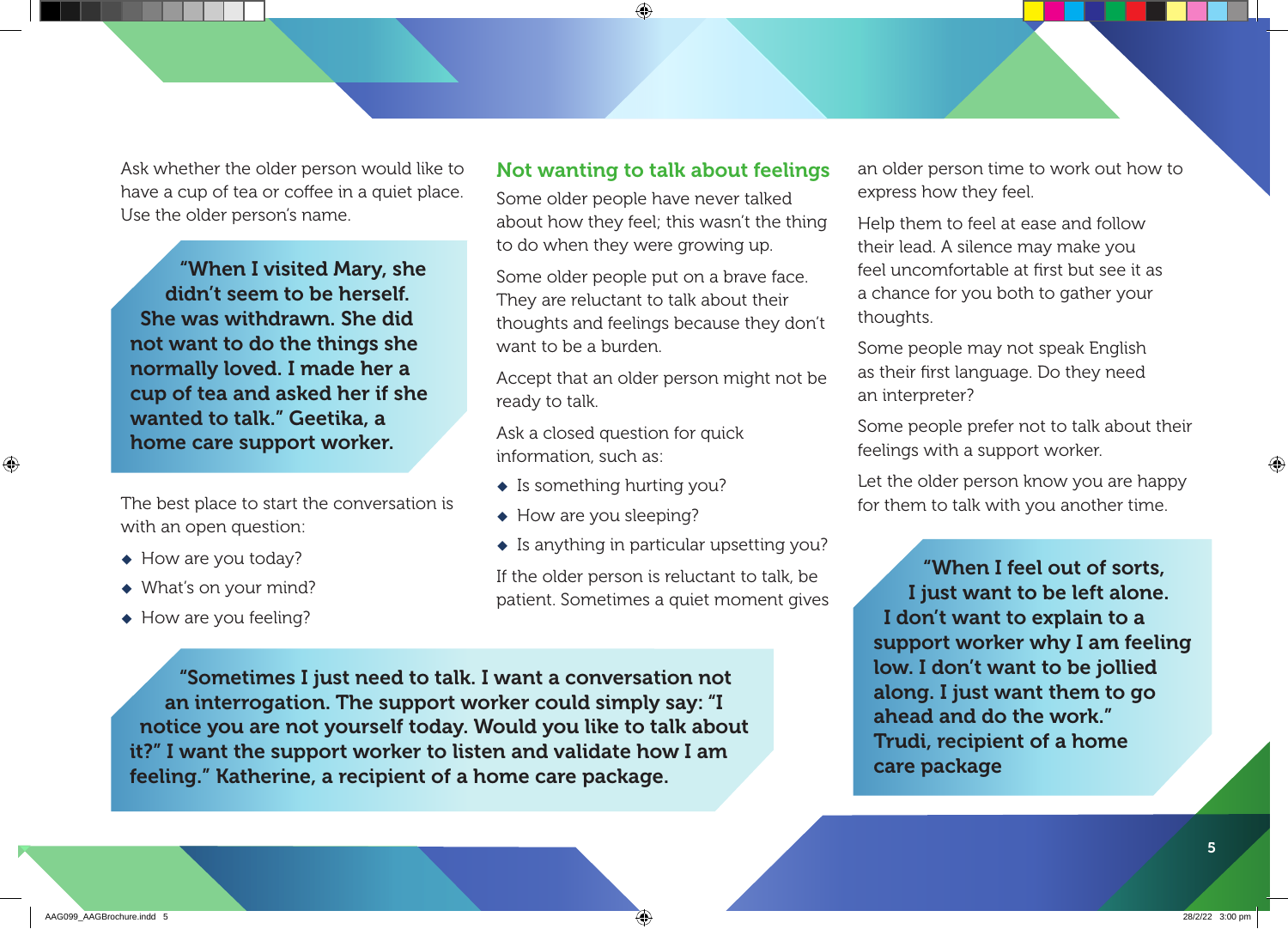## 3. LISTEN

The most helpful thing you can do is listen.

Listen with genuine interest – to better understand how the older person is feeling.

Use body language to show you are listening. Look at the person and turn your head or entire body towards them while they speak.



Some older people may have hearing loss and use lip reading to help understand what is being said. Make sure they can see your mouth.

Listen in a way that shows you value what is being said.

It's important to give brief verbal responses to show that you hear what the older person is saying. Short words such as "okay", "Uh-huh", and "I see" while the

person is talking show that you are listening.

If the person becomes emotional, let them know that it's okay to cry. Offer things such as tissues or a handkerchief to provide comfort and understanding.

Resist the temptation to offer solutions.

"I want support workers to understand how I am feeling. I don't want advice about how to fix it." Patricia, resident in an aged care home

## 4. CHECK YOU HAVE UNDERSTOOD

Everyone's experience is unique. Try to understand things from the older person's perspective.

Check with the older person that you have correctly understood what they have said.

"Having my feelings validated brought a sense of relief. It was helpful to be able to talk about my husband and share my memories of him." Denise, resident in an aged care home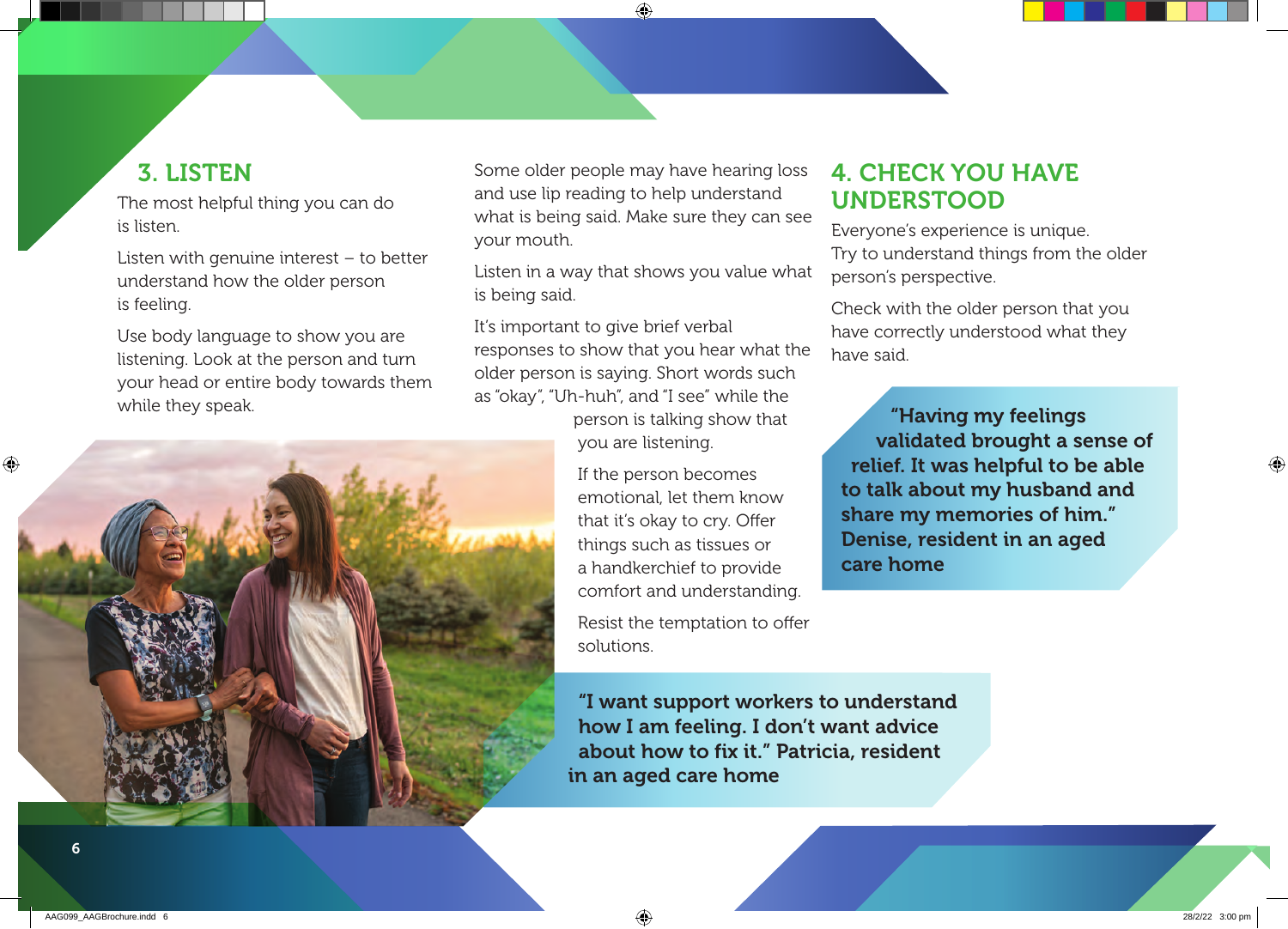## 5. SHOW UNDERSTANDING AND SUPPORT

Recognise and acknowledge how an older person is feeling. Focus on being present for them.

Ask: "Do you want to talk about some ways that might help tackle the problem?"

#### Still worried?

It's okay for an older person to feel sad for a day or a few days. It's concerning when a low mood is persistent.

It is not inevitable that older people feel sad and lose interest in activities.

Let the older person know you are happy for them to continue to talk with you.

Ask the older person if they have someone with whom they would like to have a chat (e.g. family, friend, neighbour, GP).

### If an older person continues to feel sad and lack motivation, you should let your supervisor know.

It may indicate that they have a more serious health condition. They should probably see a doctor for a check-up or speak to a mental health professional. Continue to report to your supervisor if the situation does not change.

If the older person expresses thoughts of suicide, contact your supervisor immediately.



Where to go for helpful resources www.aag.asn.au/education/mh-resources